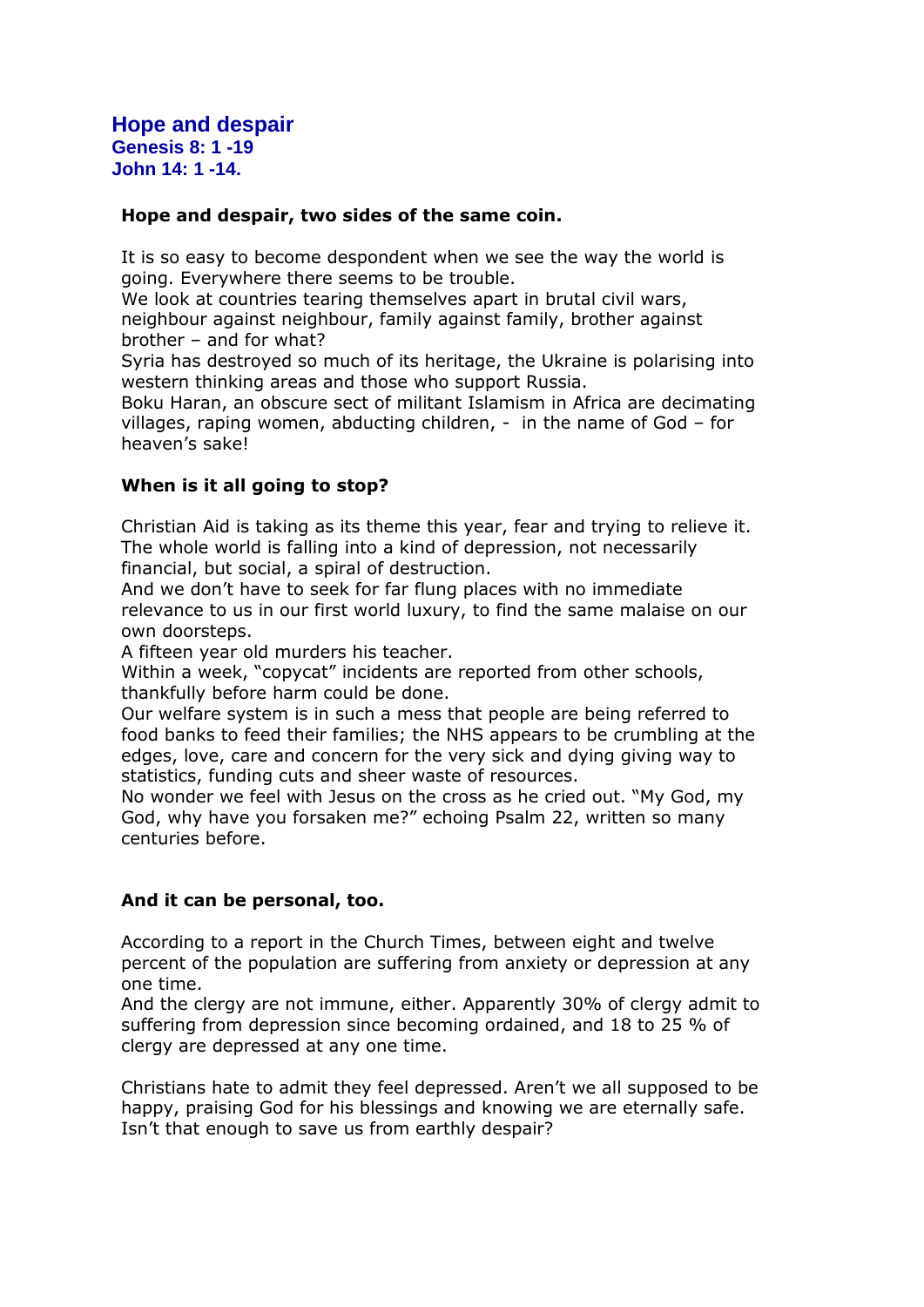Many of us have reasons to be sad and in despair. Life throws some terribly googlies at us, illness, bereavement, unemployment.

But sometimes, out of a clear blue sky, we feel we have lost hope. Life is not worth living. We are ashamed of these feelings and try to hide them, afraid to lose face and seek help.

Think how much more difficult it must be for the clergy, whose congregations look up to them for leadership, for inspiration. How can they let God down so badly?

## **They don't. We let them down.**

It can be our infighting and power positioning and entrenched ideas, unwilling to change even if it causes the death of our church.

So what can be done?

# **We need to cherish our clergy, pray for them, support them.**

Today we read part of the wonderful story of Noah, that ancient flood narrative which predates our Bible and goes back to ancient Mesopotamia. Many civilisations have their own version. And we will remember the story from our earliest years.

## **Does God suffer from depression?**

He was certainly angry.

by little.

He was in despair about this glorious world he had created out of love, and which had gone pear – shaped.

It was in such a mess that he threatened to destroy it altogether, and everything in it.

"The Lord was grieved that he had made man on the earth, and his heart was full of pain." (NIV).

But then he relented. He appointed Noah, a good man, to be the saviour of the known world.

So Noah built and stocked his ark according to God's command, then set sail in literally uncharted territory. Where we came in at our reading today, the rains have stopped, the floodgates have closed, and the waters are receding. The beginnings of hope.

First a raven is sent out, then the dove goes, but comes back empty handed. A week passes, and off it goes again, bringing back the olive branch. Seven more days, and the dove does not return. The land has dried out and Noah can start normal life again.

What faith, what resilience, what courage, what obedience did Noah show!

In the face of mockery he stood fast and obeyed the will of God. It was not the work of a moment, but a long haul over many months, if not years. You can imagine the taunts he endured, as he built that boat! We see in Noah's patience the gradual redemption of the world, as the earth, once cleansed of all that made it evil, was gradually restored, little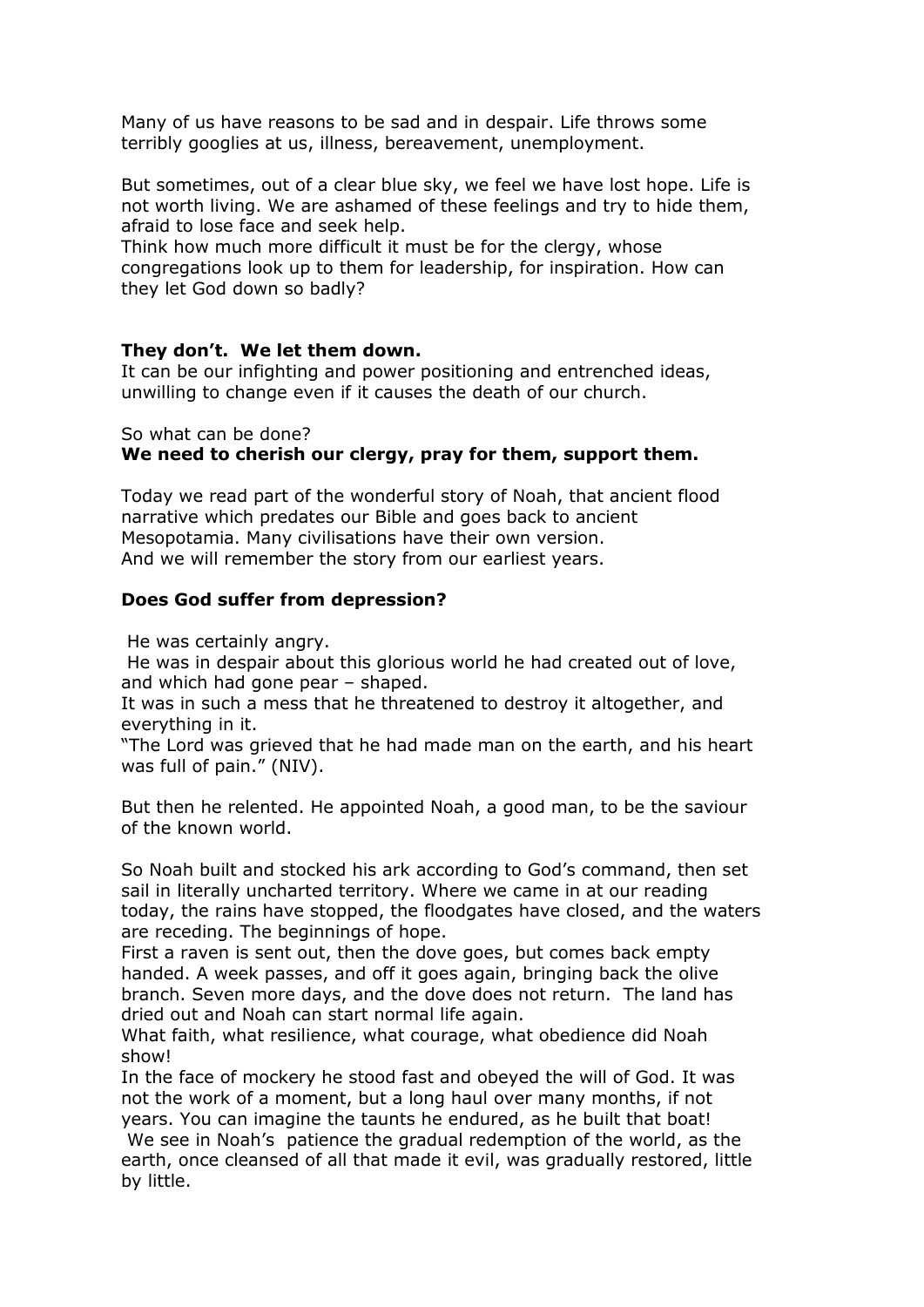It was his total dedication to God; his blind faith, that carried him through.

In this story, Noah was the saviour of the ancient world.

### **Are there parallels to be drawn here between this ancient fable and the life of Christ?**

Jesus was totally dedicated to his Father God, he obeyed him in every particular, like Noah, he was in constant communication with him, day and night. He faced mockery, torture and death.

Noah escaped that fate, his task was to replenish the earth, which he did . And God sent a rainbow as a promise that never again would he destroy the earth.

#### **But then it all went pear shaped again. So Jesus came.**

Jesus' task was to save the world and its people from their sin. They were not to be destroyed this time.

To fulfil his task, he had to die, he had to enter the tunnel of despair, pain and anguish and give up his very life on a splintery, rough wooden cross. He had to pass through all the feelings and emotions that embody the suffering of people today.

In our second lesson, we read, "Do not let your hearts be troubled. Trust in God, trust also in me" (NIV); one of the most evocative and comforting passages of scripture, so beautifully written by John.

Jesus said these things to comfort his disciples while he was trying to prepare them for what was to come. He had warned them that they would betray him, run away, desert him when he needed them most. And they did.

### **But the hope, the good news, that cuts through our tarnished world and our inadequate selves, is, that Christ died for us. He died for our sins, for our despair. He has been there, he has felt it; he has conquered it. He has overcome death, he is with us still. He knows the pain of abandonment, of rejection.**

"Do not let your hearts be troubled" one of the "precious and very great promises" of Jesus, as St. Peter puts it in his second letter.

When we are sitting in the midst of misery, this can be a hard thing to grasp.

We are so reluctant, faced with a worry, problem or anxiety to respond to Jesus' call.

He says, in Matthew, "Come to me, all who are weary and are carrying heavy burdens, and I will give you rest."

A child will run instinctively to an adult when in trouble, but we always think we can and should fight it out in our own strength.

But, being yoked to Jesus, as the strong oxen are yoked together, he will shoulder our burden for us and literally take the weight off our shoulders.